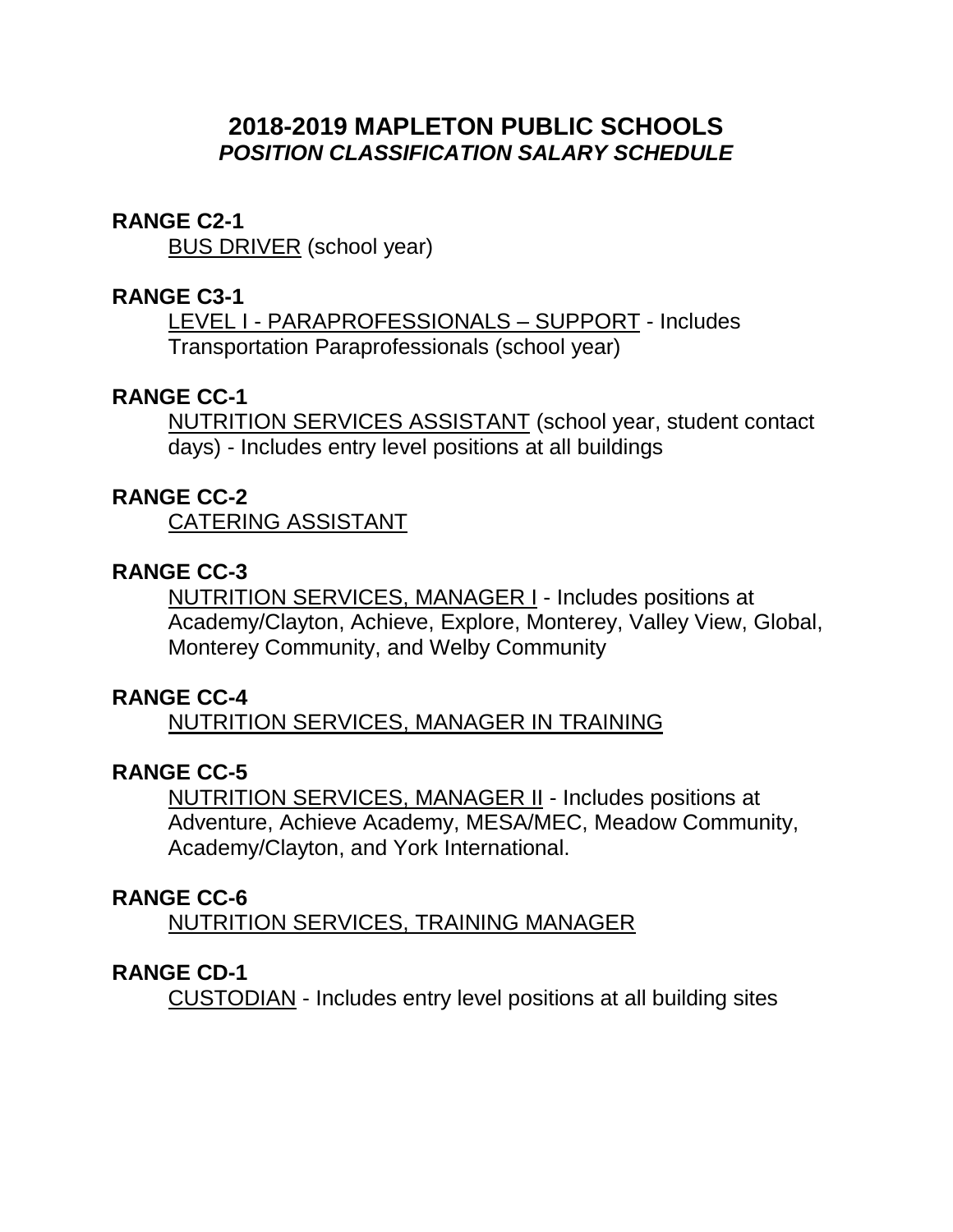## **RANGE C10-1**

LEVEL II - PARAPROFESSIONALS – INSTRUCTIONAL - Includes Title I, Bilingual, Classroom, Special Education, Computer Technology and Library/Media

*Must have AA Degree, completed two years of college (48 credit hours), or have passed State Approved Assessment Exam.* 

# **RANGE C10-2**

GROUP LEADERS BUS DRIVER/TRAINER TRANSPORTATION SCHEDULER/DISPATCH LICENSED INSTRUCTIONAL PARAPROFESSIONALS CERTIFIED OCCUPATIONAL THERAPY ASSISTANT

## **RANGE C10-3**

LUNCH DUTY PARAPROFESSIONAL

# **RANGE C10-4**

CENTER BASED SPECIAL EDUCATION PARAPROFESSIONAL HEALTH ASSISTANT OFFICE CLERK

## **RANGE C10-5**

BACHELORS DEGREE PARAPROFESSIONAL

## **RANGE C4-1**

CAMPUS SUPERVISOR

## **RANGE C6-1**

SCHOOL SECRETARY – 215 DAYS

## **RANGE C7-1**

SCHOOL SECRETARY-220 DAYS

## **RANGE C9-1**

SECRETARY/RECEPTIONIST

# **RANGE C9-3**

WAREHOUSE WORKER I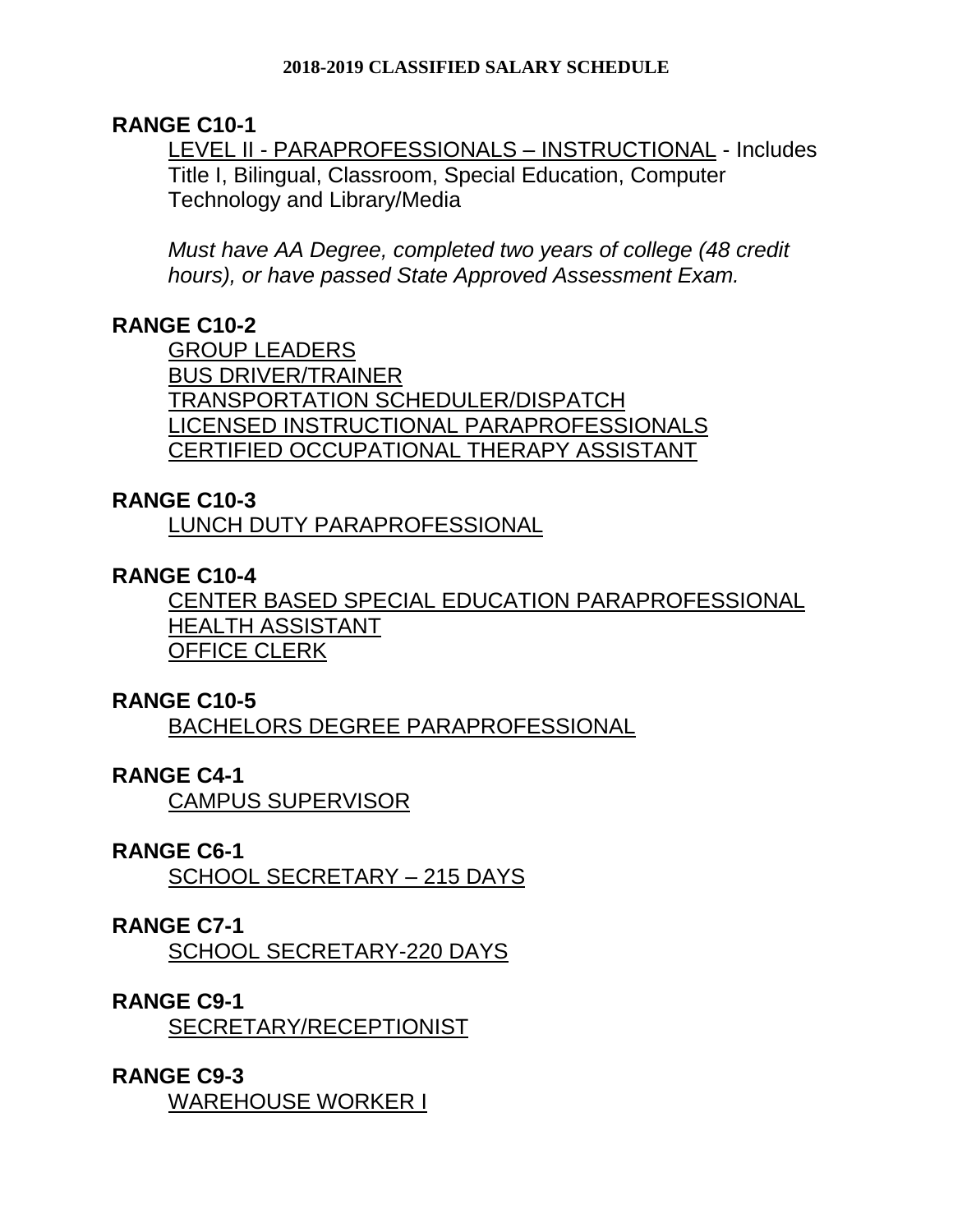## **RANGE C9-4**

PAYROLL CLERK MEDIA/RECORDS CLERK

## **RANGE C9-5**

MAINTENANCE I

LEAD CUSTODIAN I - Includes positions at Explore Elementary, Clayton, Meadow Community, Monterey Community, Valley View, Welby Community, and Administration Building ASSISTANT LEAD CUSTODIAN - Includes Skyview Campus NUTRITION SERVICES/WAREHOUSE WORKER

## **RANGE C9-6**

SUBSTITUTE COORDINATOR & ADMINISTRATION RECEPTION SPECIAL EDUCATION INFORMATION TECHNICIAN ACCOUNTING TECHNICIAN CAMPUS SUPERVISOR

## **RANGE C9-7**

MAINTENANCE II - Includes Grounds and Maintenance WAREHOUSE FOREMAN LEAD CUSTODIAN II - Includes Achieve, Academy, and Adventure **Elementary** APPRENTICE MECHANIC DISTRICT-WIDE NIGHT SECURITY GUARD BUYER TECHNICIAN

## **RANGE C9-8**

FACILITIES COORDINATOR MEDICAID COORDINATOR DEPARTMENT SECRETARY LEAD CUSTODIAN III - Includes Skyview Campus Night, York International, and Global IT SPECIALIST I TRANSPORTATION DISPATCH/OFFICE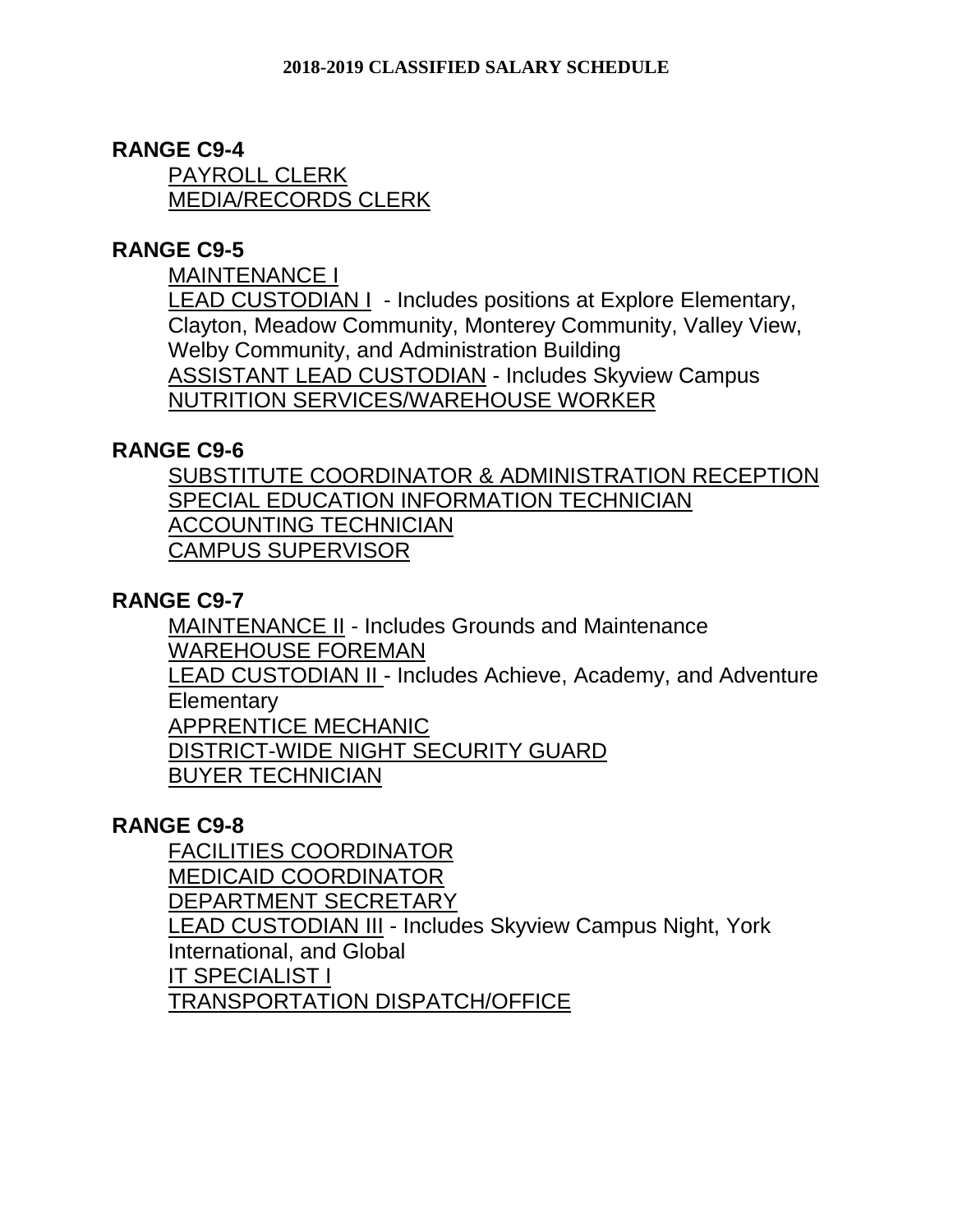# **RANGE CO-1**

MECHANIC PAYROLL TECHNICIAN LEAD CUSTODIAN IV - Includes Skyview Campus Day

## **RANGE CO-2**

SERVICE SUPPORT TECHNICIAN TRANSPORTATION OFFICE MANAGER EXECUTIVE SECRETARY APPLICATION SPECIALIST ACCOUNTING SPECIALIST

# **RANGE CO-3**

LEAD MECHANIC

MAINTENANCE III - Includes Master Plumber, HVAC Technician, Alarms/HVAC Technician, Fabrication Specialist, and Electrical **Technician** LEAD BUS DRIVER TRAINER

**RANGE CO-5**

HUMAN RESOURCES GENERALIST BENEFITS SPECIALIST NETWORK SUPPORT SPECIALIST FLEET MANAGER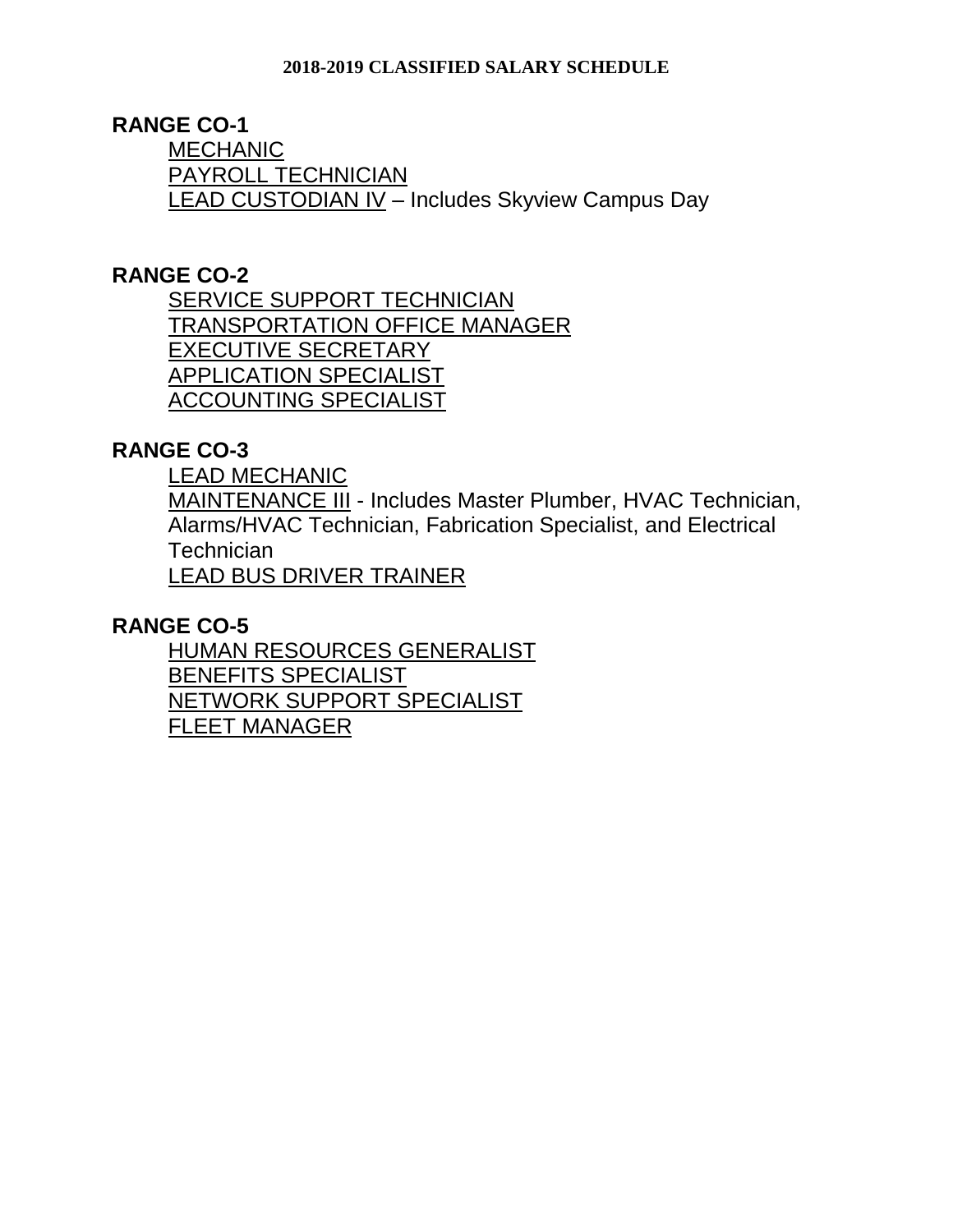# **2018-2019 MAPLETON PUBLIC SCHOOLS** *CLASSIFIED EXEMPT SALARY SCHEDULE*

## **RANGE EO-3**

PURCHASING SPECIALIST

## **RANGE EO-5**

MULTI-MEDIA SPECIALIST COORDINATOR, STUDENT INTERVENTION (190 Days) NUTRITION SERVICES FIELD SUPERVISOR GRANT ACCOUNTANT BOND ACCOUNTANT ACCOUNTANT BUDGET ANALYST

## **RANGE EO-6**

PAYROLL SUPERVISOR NETWORK ADMINISTRATOR HUMAN RESOURCES MANAGER EXECUTIVE ASST., BOARD AND SUPERINTENDENT

# **RANGE EO-7**

DATABASE ANALYST APPLICATIONS ANALYST PURCHASING/ASSET MANAGER MAINTENANCE/FACILITIES SUPERVISOR TECHNOLOGY SUPERVISOR/DEPARTMENT MANAGER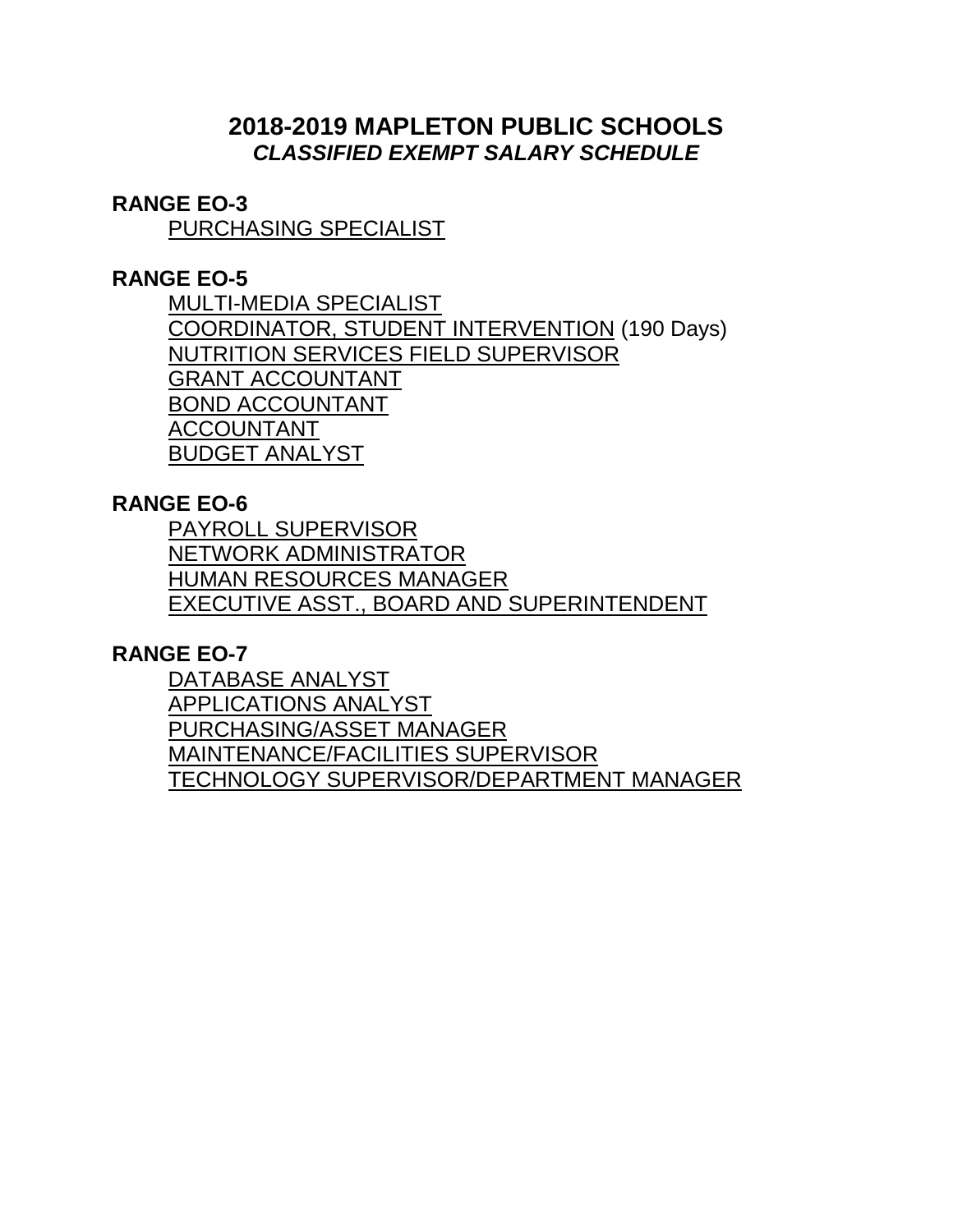| Range Days<br>Hrs                          | Rate                     | Step 1          | Step 2                          | Step 3                | Step 4                            | Step 5                      | Step 6                                 | Step 7                | Step 8                     | Step 9                | Step 10         | Step 11               | Step 12                           | Step 13               |
|--------------------------------------------|--------------------------|-----------------|---------------------------------|-----------------------|-----------------------------------|-----------------------------|----------------------------------------|-----------------------|----------------------------|-----------------------|-----------------|-----------------------|-----------------------------------|-----------------------|
| $C2-1$<br>181                              | 5 Annual                 | 15,730.00<br>Ś  | \$<br>16,293.00                 | \$16,857.00           | \$17,409.00                       | \$<br>17,974.00             | 18,537.00<br>\$                        | 19,099.00<br>\$       | 19,655.00<br>Ś             | 20,227.00<br>\$       | 20,792.00<br>Ś  | 21,355.00<br>Ś        | 21,931.00<br>Š.                   | 22,501.00<br>\$       |
| <b>Bus Driver</b>                          | Semi-Monthly             | 655.42          | Ś<br>678.88                     | 702.38                | 725.38                            | 748.92<br>Ś                 | Ś<br>772.38                            | 795.79                | 818.96                     | Ś<br>842.79           | 866.33          | 889.79<br>Ś           | 913.79                            | Ś<br>937.54           |
|                                            | Daily                    | 86.91           | 90.02<br>Ś                      | 93.13<br>Ś            | 96.18<br>Ś                        | 99.30<br>\$                 | 102.41<br>Ś                            | 105.52<br>Ś           | 108.59                     | 111.75<br>Ś           | 114.87          | \$<br>117.98          | 121.17                            | \$<br>124.31          |
|                                            | lourly                   | 17.38           | 18.00                           | 18.63                 | 19.24                             | 19.86                       | 20.48                                  | 21.10                 | 21.72                      | 22.35                 | 22.97           | 23.60                 | 24.23                             | 24.86                 |
| 181<br>$C3-1$                              | Annual                   | Ś<br>12,136.00  | 12,571.00<br>Ś.                 | 12,997.00<br>\$       | 13,433.00<br>\$                   | \$13,839.00                 | 14,284.00<br>Ś.                        | 14,718.00<br>\$       | 15,144.00<br>Ś             | 15,569.00<br>\$       | 16,005.00<br>Ś. | \$<br>16,421.00       | 16,864.00<br>Ś.                   | \$<br>17,303.00       |
| Transportation                             | Semi-Monthly             | 505.67          | 523.79                          | 541.54                | 559.71                            | 576.63                      | 595.17                                 | 613.25                | 590.38                     | 606.96                | 666.88          | \$<br>640.17          | 640.17                            | \$<br>640.17          |
| Paraprofessionals                          | Daily                    | 67.05           | 69.45<br>Ś                      | 71.81                 | 74.22<br>Ś                        | 76.46<br>\$                 | Ś<br>78.92                             | 81.31<br>Ś            | 83.67                      | 86.02<br>Ś            | 88.43           | \$<br>90.72           | 93.17                             | 95.60<br>Ś            |
|                                            | lourly                   | 13.41<br>S      | 13.89                           | 14.36                 | 14.84                             | 15.29                       | 15.78                                  | 16.26                 | 16.73                      | 17.20<br>Ś            | 17.69           | 18.14                 | 18.63                             | 19.12                 |
| 174<br>CC-1                                | 3.5 Annual               | \$<br>6,864.00  | 7,124.00                        | \$<br>7,365.00        | 7,618.00<br>\$                    | \$<br>7,852.00              | 8,107.00<br>\$                         | \$<br>8,348.00        | 8,595.00                   | 8,828.00<br>\$        | 9,082.00        | \$<br>9,316.00        | 9,567.69                          | \$9,817.00            |
|                                            |                          |                 | S                               | Ś                     | S                                 | \$                          | $\ddot{\mathbf{S}}$                    | Ś                     | 358.13                     | \$                    |                 | \$                    |                                   | Ś                     |
| Nutrition Asst.                            | Semi-Monthly             | 286.00<br>\$    | 296.83                          | 306.88                | 317.42<br>Ś                       | 327.17<br>Ś                 | 337.79<br>Ś                            | 347.83                |                            | 367.83<br>Ś           | 378.42          | 388.17<br>Ś           | 398.65                            | 409.04<br>Ś           |
|                                            | Daily                    | 39.45<br>11.27  | 40.94<br>11.70                  | 42.33<br>12.09        | 43.78<br>12.51                    | 45.13<br>12.89              | 46.59                                  | 47.98<br>13.71        | 49.40                      | 50.74                 | 52.20<br>14.91  | 53.54<br>15.30        | 54.99                             | 56.42<br>16.12        |
|                                            | lourly<br>8 Annual       | Ś               | 20,687.00                       |                       | 22,083.00<br>Ś                    | 22,797.00<br>Ś              | 13.31<br>23,511.00<br>Ś                | Ś                     | 14.11<br>24,909.00         | 14.50<br>25,637.00    | 26,320.00       | 27,021.00<br>Ś        | 15.71<br>27,750.00                |                       |
| 174<br>CC-2                                |                          | 20,001.00       | Ś                               | 21,383.00             |                                   |                             |                                        | 24,179.00             |                            | 1,068.21              |                 |                       |                                   | 28,472.00<br>\$       |
| Catering Asst.                             | iemi-Monthl <sup>.</sup> | 833.38          | 861.96                          | 890.96                | 920.13                            | 949.88                      | 979.63                                 | 1,007.46              | 1,037.88                   |                       | 1,096.67        | \$<br>1,125.88        | 1,156.25                          | 1,186.33<br>\$        |
|                                            | Daily                    | 114.95          | 118.89<br>Ś                     | 122.89<br>\$<br>15.36 | Ś<br>126.91                       | \$<br>131.02<br>16.38       | 135.12<br>Ś                            | 138.96<br>\$<br>17.37 | 143.16                     | 147.34<br>\$          | 151.26<br>18.91 | \$<br>155.29<br>19.41 | 159.48                            | \$<br>163.63<br>20.45 |
|                                            | lourly                   | 14.37<br>\$     | 14.86                           |                       | 15.86                             |                             | 16.89<br>\$<br>26,368.00               |                       | 17.89                      | 18.42<br>28,774.00    | 29,573.00       | 30,377.00             | 19.94                             | 32,009.00             |
| 177<br>CC-3                                | Annual<br>Semi-Monthly   | 22,373.00       | 23,175.00<br>\$<br>965.63<br>Ś  | 23,978.00<br>\$       | 24,763.00<br>\$<br>1,031.79<br>\$ | 25,565.00<br>\$<br>1.065.21 | $\dot{\mathsf{s}}$<br>1,098.67         | 27,184.00<br>\$<br>Ś  | 27,955.00<br>1.164.79<br>Ś | \$<br>1,198.92<br>Ś   | 1.232.21        | \$<br>Ś               | 31,198.00<br>\$<br>1,299.92<br>Š. | \$<br>Ś<br>1,333.71   |
| Nutrition                                  |                          | 932.21          | $\ddot{\mathsf{s}}$             | 999.08                | Š                                 | \$                          | $\ddot{\mathsf{s}}$                    | 1,132.67<br>Ś         |                            | Ś                     |                 | 1,265.71<br>\$        |                                   | Ś                     |
| MGR I                                      | Daily                    | 126.40          | 130.93<br>16.37                 | 135.47<br>16.93       | 139.90<br>17.49                   | \$<br>144.44<br>18.05       | 148.97<br>18.62                        | 153.58<br>19.20       | 157.94<br>Ś<br>19.74       | 162.56                | 167.08<br>20.88 | 171.62<br>21.45       | 176.26<br>22.03                   | 180.84                |
|                                            | <b>Hourly</b>            | 15.80           |                                 |                       |                                   |                             |                                        |                       |                            | 20.32                 |                 |                       |                                   | 22.61                 |
| 177<br>CC-4<br>8                           | Annual                   | 16,898.00<br>Ś  | 17,442.00<br>Ś.                 | 18,017.00<br>Ś        | 18,591.00<br>\$                   | 19,122.00<br>\$             | 19,726.00<br>Ś.                        | 20,302.00<br>Ś        | 20,876.00<br>Ś             | 21,421.00<br>Ś        | 21,995.00       | 22,555.00<br>Ś        | 23,165.00<br>Š.                   | 23,767.00<br>\$       |
| Nutrition                                  | Semi-Monthly             | 704.08          | 726.75                          | 750.71                | 774.63                            | 796.75                      | 821.92<br>Ś                            | 845.92                | 869.83                     | 892.54                | 916.46          | 939.79<br>\$          | 965.21                            | \$<br>990.29          |
| MIT                                        | Daily                    | 95.47           | 98.54                           | 101.79                | Ś<br>105.03                       | Ś<br>108.03                 | Ś<br>111.45                            | 114.70                | 117.94                     | Ś<br>121.02           | 124.27          | \$<br>127.43          | 130.88                            | 134.28<br>Ś           |
|                                            | Annual                   | 11.93           | 12.32                           | 12.72                 | 13.13                             | 13.50                       | 13.93                                  | 14.34                 | 14.74                      | 15.13                 | 15.53           | 15.93                 | 16.36                             | 16.78                 |
| 177<br>CC-5                                | 8 Annual                 | \$<br>25,035.00 | 25,929.00<br>Ś                  | 26,791.00             | 27,698.00<br>\$                   | 28,561.00<br>\$             | 29,467.00<br>\$                        | 30,331.00<br>\$       | 31,223.00                  | 32,100.00<br>\$       | 32,992.00       | 33,885.00<br>\$       | 34,801.00<br>Š.                   | 35,705.00<br>\$       |
| Nutrition                                  | iemi-Monthly             | Ś<br>1,043.13   | Ś<br>1,080.38                   | 1,116.29              | Ś<br>1,154.08                     | \$<br>1,190.04              | \$<br>1,227.79                         | 1,263.79              | 1,300.96                   | \$<br>1,337.50        | 1,374.67        | \$<br>1,411.88        | 1,450.04                          | \$<br>1,487.71        |
| MGR II                                     | Daily                    | 141.44          | \$<br>146.49                    | 151.36                | \$<br>156.49                      | \$<br>161.36                | \$<br>166.48                           | 171.36                | 176.40                     | \$<br>181.36          | 186.40          | \$<br>191.44          | 196.62                            | 201.72<br>\$          |
|                                            | Hourly                   | 17.68           | 18.33                           | 18.92                 | 19.56                             | 20.17                       | 20.81                                  | 21.42                 | 22.05                      | 22.67                 | 23.30           | 23.93                 | 24.58                             | 25.22                 |
| CC-6 177<br>8                              | Annual                   | \$<br>26,837.00 | \$<br>27,774.00                 | 28,727.00<br>\$       | 29,679.00<br>\$                   | 30,618.00<br>\$             | \$<br>31,555.00                        | \$<br>32,523.00       | 33,462.00<br>Ś             | 34,400.00<br>\$       | 35,367.00<br>Ś. | \$<br>36,305.00       | \$37,285.00                       | \$<br>38,254.00       |
| Training Manager                           | Semi-Monthly             | 1,118.21<br>\$  | \$<br>1,157.25                  | 1,196.96              | \$<br>1,236.63                    | 1,275.75<br>\$              | $\ddot{\mathsf{s}}$<br>1,314.79        | 1,355.13<br>\$        | 1,394.25<br>Ś              | 1,433.33<br>\$        | 1,473.63        | \$<br>1,512.71        | 1,553.54<br>Ś                     | 1,593.92<br>\$        |
|                                            | Daily                    | 151.62          | $\dot{\mathsf{s}}$<br>156.92    | 162.30                | 167.68<br>Š                       | 172.98<br>Ś                 | 178.28<br><sub>S</sub>                 | 183.75<br>Ś           | 189.05<br>S                | 194.35<br>Ś           | 199.81          | 205.11<br>Ś           | 210.65                            | 216.12<br>Ś           |
|                                            | lourly                   | 18.95           | 19.61                           | 20.29                 | 20.96                             | 21.62                       | 22.28                                  | 22.97                 | 23.63                      | 24.29                 | 24.98           | 25.64                 | 26.33                             | 27.02                 |
| 260<br><b>CD-1</b>                         | 8 Annual                 | \$<br>27,892.00 | 28,898.00<br>\$                 | 29,858.00<br>\$       | 30,864.00<br>\$                   | 31,822.00<br>\$             | 32,829.00<br>\$                        | 33,834.00<br>\$       | 34,793.00<br>\$            | 35,798.00<br>\$       | 36,781.00       | 37,764.00<br>\$       | 38,785.00<br>\$                   | 39,794.00<br>\$       |
| Custodian                                  | Semi-Monthly             | Ś<br>1,162.17   | $\ddot{\mathsf{s}}$<br>1,204.08 | 1,244.08<br>Ś         | \$<br>1,286.00                    | \$<br>1,325.92              | \$<br>1,367.88                         | \$<br>1,409.75        | Ś<br>1,449.71              | \$<br>1,491.58        | 1,532.54        | \$<br>1,573.50        | 1,616.04                          | 1,658.08<br>\$        |
|                                            | Daily                    | 107.28          | Ś<br>111.15                     | 114.84<br>s           | Ś<br>118.71                       | 122.39<br>Ś                 | Ś<br>126.27                            | 130.13<br>Ś           | 133.82<br>Ś                | Ś<br>137.68           | 141.47          | Ś<br>145.25           | 149.17                            | 153.05<br>Ś           |
|                                            | Hourly                   | 13.41           | 13.89                           | 14.35                 | 14.84                             | 15.30                       | 15.78                                  | 16.27                 | 16.73                      | 17.21                 | 17.68           | 18.16                 | 18.65                             | 19.13                 |
|                                            |                          |                 |                                 |                       |                                   |                             |                                        |                       |                            |                       |                 |                       |                                   |                       |
|                                            |                          |                 |                                 |                       |                                   |                             |                                        |                       |                            |                       |                 |                       |                                   |                       |
| C10-1 184                                  | Annual                   | 14,802.00<br>Ś  | 15,333.00<br>\$                 | 15,851.00<br>\$       | 16,382.00<br>\$                   | 16,889.00<br>\$             | 17,420.00<br>\$                        | 17,963.00<br>\$       | 18,470.00<br>\$            | 19,001.00<br>\$       | 19,520.00<br>Ś  | \$<br>20,039.00       | 20,578.50<br>Ś.                   | 21,114.00<br>\$       |
| Para - Inst.                               | emi-Monthly              | 616.75          | Ś<br>638.88                     | 660.46                | Ś<br>682.58                       | 703.71<br>Ś                 | $\ddot{\mathsf{s}}$<br>725.83          | 748.46                | 769.58                     | Ś<br>791.71           | 813.33          | \$<br>834.96          | 857.44                            | 879.75                |
| Special Ed.                                | Daily                    | 80.45           | $\ddot{\mathsf{s}}$<br>83.33    | 86.15<br>\$           | Ś<br>89.03                        | \$<br>91.79                 | $\ddot{\mathsf{s}}$<br>94.67           | \$<br>97.63           | 100.38<br>S                | \$<br>103.27          | 106.09          | \$<br>108.91          | 111.84                            | 114.75<br>Ś           |
| Preschool                                  | lourly                   | 13.41           | 13.89                           | 14.36                 | 14.84                             | 15.30                       | 15.78                                  | 16.27                 | 16.73                      | 17.21                 | 17.68           | 18.15                 | 18.64                             | 19.13                 |
| C10-2 190/260                              | Annual                   | \$<br>28,790.00 | 29,813.00<br>Ś                  | 30,853.00<br>Ś        | 31,861.00<br>\$                   | 32,867.00<br>\$             | 33,890.00<br>Ś.                        | 34,897.00<br>\$       | 35,935.00<br>Ś             | 36,926.00<br>\$       | 37,965.00       | 38,974.00<br>\$       | 40,025.00                         | 41,066.00<br>\$       |
| Group Ldr, Bus Driver                      | Semi-Monthl <sub>)</sub> | 1,199.58<br>\$  | 1,242.21<br>\$                  | 1,285.54<br>\$        | 1,327.54<br>\$                    | 1,369.46<br>\$              | $\ddot{\mathsf{s}}$<br>1,412.08        | 1,454.04<br>\$        | 1,497.29<br>Ś              | \$<br>1,538.58        | 1,581.88        | \$<br>1,623.92        | 1,667.71                          | 1,711.08<br>\$        |
| Trans. Schedule/Dispa                      | Daily                    | 151.53          | 156.91<br>Ś                     | 162.38<br>\$          | Ś<br>167.69                       | 172.98<br>\$                | Ś<br>178.37                            | \$<br>183.67          | Ś<br>189.13                | \$<br>194.35          | 199.82          | \$<br>205.13          | 210.66<br>Ŝ.                      | 216.14<br>\$          |
| Licensed Inst. Para                        | <b>Hourly</b>            | 18.94           | 19.63                           | 20.30                 | 20.96                             | 21.62                       | 22.30                                  | 22.96                 | 23.64                      | 24.29                 | 24.98           | 25.64                 | 26.33                             | 27.02                 |
| C10-3 184                                  | Annual                   | \$6,221.00      | \$6,457.00                      | \$6,676.00            | \$6,905.00                        | \$7,118.00                  | \$7,348.00                             | \$7,566.00            | \$7,784.00                 | \$8,003.00            | \$8,232.00      | \$8,439.00            | \$8,667.00                        | \$8,892.00            |
| Lunch Duty                                 | Semi-Monthly             | 259.21          | 269.04<br>Ś                     | 278.17                | 287.71                            | 296.58<br>Ś                 | Ś<br>306.17                            | 315.25                | 324.33                     | 333.46<br>Ś           | 343.00          | 351.63<br>\$          | 361.13                            | 370.50                |
| Paraprofessional                           | Daily                    | 33.81           | Ś<br>35.09                      | 36.28                 | Š<br>37.53                        | 38.68<br>\$                 | $\ddot{\mathsf{s}}$<br>39.93           | Ś<br>41.12            | 42.30                      | Ś<br>43.49            | 44.74           | \$<br>45.86           | 47.10                             | 48.33<br>Ś            |
|                                            | lourly                   | 11.27           | 11.70                           | 12.09                 | 12.51                             | 12.89                       | 13.31                                  | 13.73                 | 14.10                      | 14.50                 | 14.91           | 15.29                 | 15.70                             | 16.11                 |
| C10-4 184                                  | Annual                   | \$<br>15,863.00 | 16,406.00<br>\$                 | 16,960.00             | 17,514.00                         | 18,080.00<br>\$             | 18,647.00                              | 19,177.00             | 19,756.00                  | 20,334.00<br>\$       | 20,876.00       | \$<br>21,431.00       | 22,009.00                         | \$<br>22,581.00       |
|                                            |                          |                 |                                 |                       | Ś                                 | Ś                           | Ś                                      |                       | 823.17                     | Ś                     |                 | \$                    |                                   | 940.88                |
| Center Based -                             | Semi-Monthly             | 660.96          | 683.58                          | 706.67                | 729.75                            | 753.33                      | 776.96                                 | 799.04                |                            | 847.25                | 869.83          | 892.96                | 917.04                            |                       |
| Special Needs Para<br>Health, Office Clerk | Daily<br>lourly          | 86.21<br>14.37  | \$<br>89.16<br>14.86            | 92.17<br>15.36        | Ś<br>95.18<br>15.86               | 98.26<br>\$<br>16.38        | \$<br>101.34<br>16.89                  | 104.22<br>\$<br>17.37 | 107.37<br>17.89            | 110.51<br>\$<br>18.42 | 113.46<br>18.91 | \$<br>116.47<br>19.41 | 119.61<br>19.94                   | 122.72<br>20.45       |
|                                            |                          |                 |                                 |                       |                                   |                             |                                        |                       |                            |                       |                 |                       |                                   |                       |
| C10-5 184                                  | 6 Annual                 | \$<br>19,520.00 | 20,227.00<br>\$                 | 20,900.00<br>\$       | \$21,595.00                       | \$<br>22,280.00             | 22,976.00<br>$\boldsymbol{\mathsf{s}}$ | 23,659.00<br>\$       | 24,343.00<br>\$            | 25,040.00<br>\$       | 25,723.00       | \$<br>26,420.00       | 27,133.00<br>Ŝ.                   | 27,839.00<br>\$       |
| <b>BA Degree Para</b>                      | Semi-Monthly             | Ś<br>813.33     | 842.79<br>Ś                     | 870.83                | 899.79<br>Ś                       | Ś<br>928.33                 | Ś<br>957.33                            | 985.79                | 1,014.29                   | \$<br>1,043.33        | 1,071.79        | \$<br>1,100.83        | 1,130.54                          | 1,159.96<br>Ś         |
|                                            | Daily                    | 106.09          | 109.93                          | 113.59                | Ś<br>117.36                       | \$<br>121.09                | 124.87                                 | \$<br>128.58          | 132.30                     | \$<br>136.09          | 139.80          | \$<br>143.59          | 147.46                            | 151.30<br>\$          |
|                                            | lourly                   | 17.68           | 18.32                           | 18.93                 | 19.56                             | 20.18                       | 20.81                                  | 21.43                 | 22.05                      | 22.68                 | 23.30           | 23.93                 | 24.58                             | 25.22                 |
| 184<br>C4-1                                | 8 Annual                 | 24,654.00<br>Ś  | 25,530.00<br>Ś                  | 26,405.00<br>Ś        | 27,280.00<br>Ś                    | 28.156.00<br>\$             | 29,031.00<br>Ś.                        | 29,905.00<br>\$       | 30,782.00                  | 31,653.00<br>\$       | 32,531.00       | \$<br>33,406.00       | 34,308.00<br>Ŝ.                   | \$<br>35,200.00       |
| Ca mpus                                    | emi-Monthl <sup>.</sup>  | 1,027.25<br>\$  | 1,063.75                        | 1,100.21              | 1,136.67                          | 1,173.17                    | \$<br>1,209.63                         | 1,246.04              | 1,282.58                   | 1,318.88<br>\$        | 1,355.46        | \$<br>1,391.92        | 1,429.50                          | \$<br>1,466.67        |
| Supervisor                                 | Daily                    | 133.99          | 138.75                          | 143.51                | Ś<br>148.26                       | 153.02<br>Ś                 | Ś<br>157.78                            | 162.53<br>s           | 167.29                     | 172.03<br>Ś           | 176.80          | \$<br>181.55          | 186.46                            | 191.30<br>Ś           |
|                                            | <b>Hourly</b>            | 16.75           | 17.34                           | 17.94                 | 18.53                             | 19.13                       | 19.72                                  | 20.32                 | 20.91                      | 21.50                 | 22.10           | 22.69                 | 23.31                             | 23.91                 |
| $C6-1$<br>215                              | 8 Annual                 | \$<br>32,594.00 | $\dot{\mathsf{s}}$<br>33,745.00 | Ś<br>34,895.00        | \$<br>36,043.00                   | \$<br>37,195.00             | \$<br>38,345.00                        | \$<br>39,492.00       | 40,646.00<br>Ś             | \$<br>41,797.00       | 42,946.00       | \$<br>44,098.00       | $\ddot{s}$<br>45,290.00           | \$<br>46,467.00       |
| <b>School Secretaries</b>                  | Semi-Monthly             | 1,358.08<br>\$  | 1,406.04<br>$\frac{1}{2}$       | $1,453.96$ \$<br>\$   | 1,501.79                          | 1,549.79<br>\$              | $\frac{1}{2}$<br>1,597.71              | \$<br>1,645.50        | \$<br>1,693.58             | 1,741.54<br>\$        | 1,789.42<br>Ŝ.  | $1,837.42$ \$<br>\$   | 1,887.08                          | \$<br>1,936.13        |
| K-5, K-8                                   | Daily                    | \$<br>151.60    | 156.95<br>\$                    | 162.30<br>\$          | 167.64<br>Ś                       | \$<br>173.00                | $\sqrt{ }$<br>178.35                   | \$<br>183.68          | Ś<br>189.05                | \$<br>194.40          | 199.75          | \$<br>205.11          | 210.65<br>$\frac{1}{2}$           | \$<br>216.13          |
|                                            | Hourly                   | 18.95           | 19.62                           | 20.29                 | 20.96                             | 21.63                       | 22.29                                  | 22.96                 | 23.63                      | 24.30                 | 24.97           | 25.64                 | 26.33                             | 27.02                 |
| $C7-1$ 220                                 | 8 Annual                 | \$33,351.00     | \$34,529.00                     | 35,707.00<br>\$       | 36,882.00<br>\$                   | 38,060.00<br>\$             | \$39,237.00                            | 40,410.00<br>\$       | 41,592.00                  | 42,770.00<br>\$       | 43,944.00       | 45,124.00<br>\$       | \$46,342.00                       | 47,548.00<br>\$       |
| <b>School Secretaries</b>                  | Semi-Monthly             | 1,389.63<br>-\$ | 1,438.71<br>\$                  | \$<br>1,487.79        | 1,536.75<br>\$                    | 1,585.83<br>\$              | \$<br>1,634.88                         | 1,683.75              | 1,733.00                   | \$<br>1,782.08        | 1,831.00        | 1,880.17<br>\$        | 1,930.92                          | 1,981.17              |
| K-12, 6-12, 9-12                           | Daily                    | 151.60          | 156.95                          | \$<br>162.30          | \$<br>167.65                      | 173.00<br>\$                | 178.35<br>\$                           | \$<br>183.68          | 189.05                     | \$<br>194.41          | 199.75          | \$<br>205.11          | 210.65                            | 216.13                |
|                                            | Hourly                   | 18.95           | 19.62                           | 20.29                 | 20.96                             | 21.63                       | 22.29                                  | 22.96                 | 23.63                      | 24.30                 | 24.97           | 25.64                 | 26.33                             | 27.02                 |
| C9-1 260                                   | 8 Annual                 | \$31,458.00     | \$32,605.00                     | \$33,676.00           | \$34,821.00                       | \$35,917.00                 | \$37,039.00                            | \$38,135.00           | \$39,281.00                | \$40,402.00           | \$41,498.00     | \$42,593.00           | \$43,742.00                       | \$43,742.00           |
| Secretary/Receptionist Semi-Monthly        |                          | 1,310.75<br>\$  | 1,358.54<br>\$                  | 1,403.17<br>\$        | 1,450.88<br>\$                    | 1,496.54<br>\$              | 1,543.29<br>\$                         | 1,588.96              | 1,636.71                   | 1,683.42<br>\$        | 1,729.08        | 1,774.71<br>\$        | 1,822.58<br>\$                    | 1,822.58<br>Ś         |
|                                            | Daily                    | \$<br>120.99    | 125.40<br>\$                    | \$<br>129.52          | \$<br>133.93                      | \$<br>138.14                | $\boldsymbol{\mathsf{S}}$<br>142.46    | \$<br>146.67          | 151.08<br>\$               | \$<br>155.39          | 159.61          | \$<br>163.82          | 168.24<br>l\$                     | 168.24<br>\$          |
|                                            | Hourly                   | Ś<br>15.12      | 15.68                           | 16.19                 | 16.74                             | 17.27                       | 17.81                                  | 18.33                 | 18.89                      | 19.42                 | 19.95           | $20.48$ \$            | 21.03                             | Ś<br>21.03            |
|                                            |                          |                 |                                 |                       |                                   |                             |                                        |                       |                            |                       |                 |                       |                                   |                       |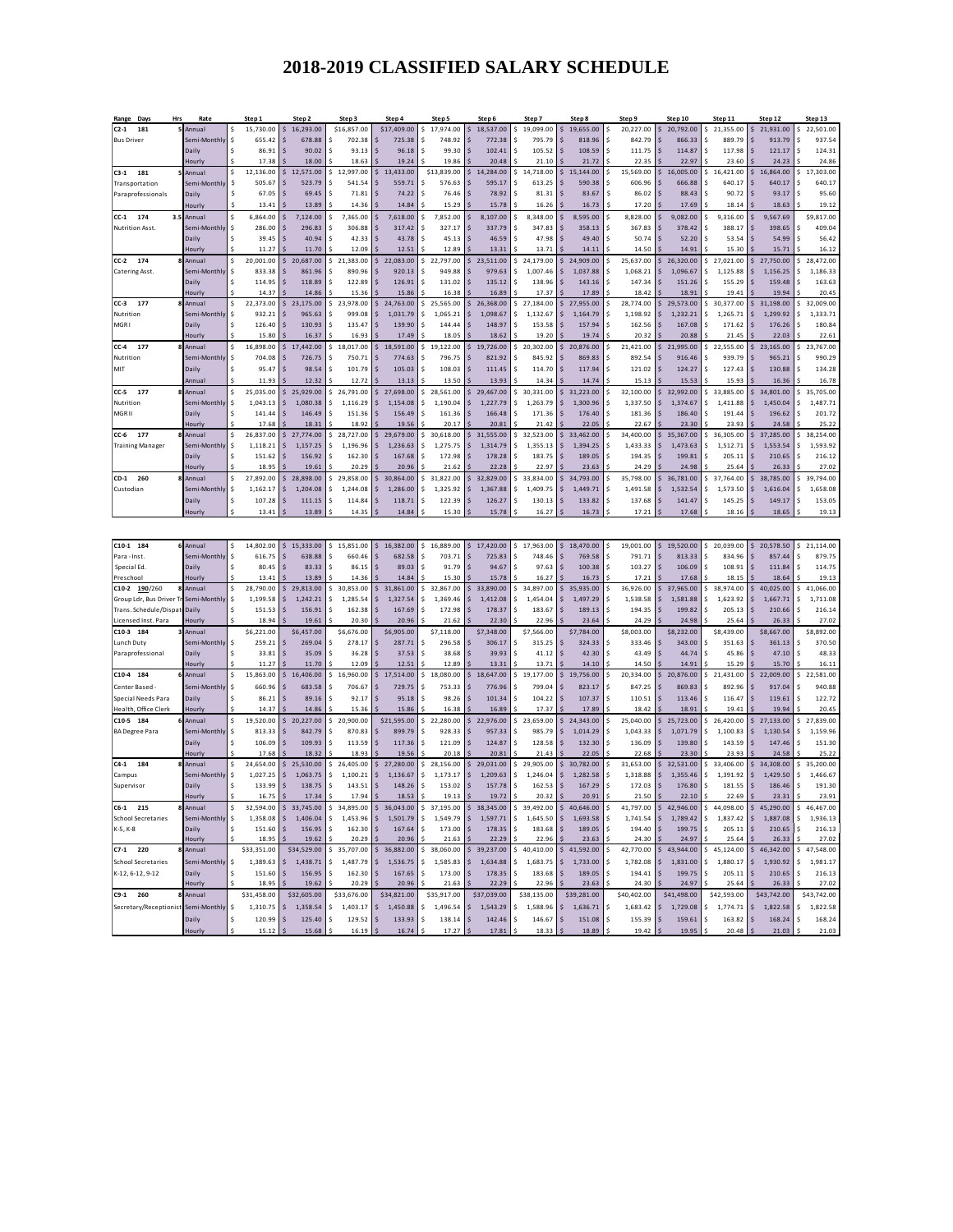| Range              | Days                               | <b>Hrs</b>                       | Rate                                  |        | Step 1               |    | Step 2               |    | Step 3               |                    | Step 4               |        | Step 5               |                          | Step 6               |    | Step 7               |     | Step 8                  |          | Step 9               |                      | Step 10              |                                  | Step 11              |          | Step 12              |         | Step 13                 |
|--------------------|------------------------------------|----------------------------------|---------------------------------------|--------|----------------------|----|----------------------|----|----------------------|--------------------|----------------------|--------|----------------------|--------------------------|----------------------|----|----------------------|-----|-------------------------|----------|----------------------|----------------------|----------------------|----------------------------------|----------------------|----------|----------------------|---------|-------------------------|
| C9-3               | 260                                |                                  | 8 Annual                              |        | \$29,860.00          |    | \$30,914.00          |    | \$31,964.00          |                    | \$33,014.00          |        | \$34,066,00          |                          | \$35,119.00          |    | \$36,168,00          |     | \$37,217.00             |          | \$38,272.00          |                      | \$39,320.00          |                                  | \$40.371.00          |          | \$41.461.00          |         | \$42,539.00             |
|                    |                                    | Warehouse Worker!                | Semi-Monthly                          | Ś      | 1,244.17             | Ś  | 1,288.08             | Ś. | 1,331.83             | -\$                | 1,375.58             | Ś.     | 1,419.42             | $\sim$                   | 1,463.29             | \$ | 1,507.00             | -S  | 1,550.71                | \$       | 1,594.67             | Ś                    | 1,638.33             | ŝ                                | 1,682.13             | Ś.       | 1,727.54             | \$      | 1,772.46                |
|                    |                                    |                                  | Daily                                 | Ś      | 114.85               |    | 118.90               |    | 122.94               | -S                 | 126.98               | Ś      | 131.02               | l \$                     | 135.07               | Ś  | 139.11               |     | 143.14                  | Ś.       | 147.20               | Ś                    | 151.23               | <sub>S</sub>                     | 155.27               | Ś        | 159.47               | Ś       | 163.61                  |
|                    |                                    |                                  | Hourly                                | Ś      | 14.36                |    | 14.86                |    | 15.37                | $\leq$             | 15.87                | Ś      | 16.38                |                          | 16.88                |    | 17.39                |     | 17.89                   | Ś        | 18.40                | $\ddot{\phantom{0}}$ | 18.90                |                                  | 19.41                |          | 19.93                | Ś       | 20.45                   |
| $C9-4$             | 260                                |                                  | Annual                                |        | \$31,464.00          |    | \$32,587.00          |    | \$33,710.00          |                    | \$34,799.00          |        | \$35,923.00          |                          | \$37,046.00          |    | \$38,138.00          |     | \$39,260.00             |          | \$40,383.00          |                      | \$41,475.00          |                                  | \$42,598.00          |          | \$43,748.00          |         | \$44,885.00             |
| Pay Clerk          |                                    |                                  | Semi-Monthly                          | \$     | 1,311.00             | S. | 1,357.79             | Ś. | 1,404.58             | -Ś                 | 1,449.96             | Ś.     | 1,496.79             | l \$                     | 1,543.58             | Ś  | 1,589.08             |     | 1,635.83                | \$       | 1,682.63             | Ŝ.                   | 1,728.13             | \$.                              | 1,774.92             | \$       | 1,822.83             | \$      | 1,870.21                |
|                    |                                    | Media/Records Clerk              | Daily                                 | Ś      | 121.02               |    | 125.33               |    | 129.65               | l S                | 133.84               | Ś      | 138.17               | l \$                     | 142.48               | Ś  | 146.68               |     | 151.00                  | Ś.       | 155.32               | Ś                    | 159.52               | S.                               | 163.84               |          | 168.26               | Ś       | 172.63                  |
|                    |                                    |                                  | lourly                                | Ś      | 15.13                |    | 15.67                |    | 16.21                |                    | 16.73                |        | 17.27                |                          | 17.81                |    | 18.34                |     | 18.88                   |          | 19.41                |                      | 19.94                |                                  | 20.48                |          | 21.03                |         | 21.58                   |
| C9-5 260           |                                    |                                  | Annual                                |        | \$32,861.00          |    | \$34,036,00          |    | \$35,213.00          |                    | \$36,384.00          |        | \$37,562.00          |                          | \$38,735.00          |    | \$39,911.00          |     | \$41.083.00             |          | \$42,259.00          |                      | \$43,434.00          |                                  | \$44,606.00          |          | \$45,810.00          |         | \$47,001.00             |
|                    |                                    | Maint. I, Lead Cust. I,          | Semi-Monthly                          | ۱ś     | 1,369.21             | Ś  | 1,418.17             | Ś. | 1,467.21             | I\$                | 1,516.00             | \$     | 1,565.08             | I \$                     | 1,613.96             | Ś. | 1,662.96             |     | 1.711.79                | \$       | 1,760.79             | Ŝ                    | 1.809.75             | \$.                              | 1,858.58             | l \$     | 1,908.75             | l \$    | 1,958.38                |
|                    | Asst. Lead Cust.,                  |                                  | Daily                                 |        | 126.39               |    | 130.91               |    | 135.43               | $\sim$             | 139.94               | Ś      | 144.47               | l \$                     | 148.98               | Ś  | 153.50               |     | 158.01                  | \$       | 162.53               | $\zeta$              | 167.05               | S.                               | 171.56               |          | 176.19               | Ś       | 180.77                  |
|                    |                                    | Nutr. Srvcs/Whse Wkr             | Hourly                                | \$     | 15.80                |    | 16.36                |    | 16.93                |                    | 17.49                |        | 18.06                |                          | 18.62                |    | 19.19                |     | 19.75                   | Ś        | 20.32                |                      | 20.88                |                                  | 21.45                |          | 22.02                | Ś       | 22.60                   |
| $C9-6$             | 260                                |                                  | Annual                                |        | \$34,838.00          |    | \$36,076.00          |    | \$37,311.00          |                    | \$38,549.00          |        | \$39,786.00          |                          | \$41,022,00          |    | \$42,257.00          |     | \$43,496.00             |          | \$44.728.00          |                      | \$45,968.00          |                                  | \$47,204.00          |          | \$48,478.00          |         | \$49,738.00             |
|                    | Acct Tech, SPED IT,                |                                  | Semi-Monthly                          | \$     | 1.451.58             | Ś  | 1.503.17             | Ś. | 1.554.63             | l S                | 1.606.21             | Ŝ.     | 1.657.75             | l S                      | 1.709.25             | Ś  | 1,760.71             | l S | 1.812.33                | \$       | 1,863.67             | Ŝ.                   | 1.915.33             | Ŝ.                               | 1,966.83             | \$       | 2.019.92             | \$      | 2,072.42                |
|                    |                                    | Sub Coord/Admin Recep            | Daily                                 |        | 133.99               | S. | 138.75               | Ś  | 143.50               | $\sim$             | 148.27               | Ś      | 153.02               | l \$                     | 157.78               | Ś  | 162.53               | l S | 167.29                  | \$       | 172.03               | $\zeta$              | 176.80               | Š.                               | 181.55               | $\leq$   | 186.45               | Ś       | 191.30                  |
|                    |                                    | <b>Night Security Guard</b>      | Hourly                                |        | 16.75                |    | 17.34                |    | 17.94                |                    | 18.53                |        | 19.13                |                          | 19.72                |    | 20.32                |     | 20.91                   |          | 21.50                |                      | 22.10                |                                  | 22.69                |          | 23.31                |         | 23.91                   |
| $C9-7$             | 260                                |                                  | Annual                                |        | \$36,787.00          |    | \$38,085.00          |    | \$39,382.00          |                    | \$40,679.00          |        | \$41,979.00          |                          | \$43,278,00          |    | \$44,578.00          |     | \$45,876.00             |          | \$47.175.00          |                      | \$48,473.00          |                                  | \$49,771.00          |          | \$51.116.00          |         | \$52,445.00             |
|                    |                                    | Maint. II, Lead Cust. II,        | Semi-Monthly                          | l \$   | 1.532.79             |    | 1.586.88             | Ś. | 1.640.92             | Ŝ.                 | 1.694.96             | Ś.     | 1.749.13             | IS.                      | 1.803.25             | Ś. | 1.857.42             | -S  | 1.911.50                | Ś.       | 1,965.63             | Ŝ.                   | 2.019.71             | ŝ                                | 2.073.79             | Ś.       | 2.129.83             | Ś       | 2,185.21                |
|                    |                                    | App. Mech., Night Sec.           | Daily                                 | Ś      | 141.49               | S. | 146.48               | Ś  | 151.47               | $\sim$             | 156.46               | Ś      | 161.46               | I S                      | 166.45               | Ś  | 171.45               | l S | 176.45                  | \$       | 181.44               | $\leq$               | 186.43               | <b>S</b>                         | 191.43               | $\zeta$  | 196.60               | \$      | 201.71                  |
|                    |                                    | Foreman, Buyer Tech.             | Hourly                                |        | 17.69                |    | 18.31                |    | 18.93                |                    | 19.56                | ¢      | 20.18                |                          | 20.81                |    | 21.43                |     | 22.06                   |          | 22.68                | $\ddot{\phantom{0}}$ | 23.30                |                                  | 23.93                | ¢        | 24.58                |         | 25.21                   |
| C9-8               | 260                                |                                  | 8 Annual                              |        | \$39,415.00          |    | \$40,808.00          |    | \$42,199.00          |                    | \$43,587.00          |        | \$44,980.00          |                          | \$46,372.00          |    | \$47,758.00          |     | \$49,154.00             |          | \$50,546.00          |                      | \$51.934.00          |                                  | \$53,328.00          |          | \$54,768.00          |         | \$56,192.00             |
|                    |                                    | Facilities/Med. Coord            | Semi-Monthly                          | Ś      | 1.642.29             |    | 1.700.33             | Ś. | 1.758.29             | l S                | 1.816.13             | Ś.     | 1.874.17             | IS.                      | 1.932.17             | \$ | 1,989.92             | -S  | 2.048.08                | \$       | 2,106.08             | \$                   | 2.163.92             | Ś                                | 2,222.00             | Ś.       | 2.282.00             | Ŝ.      | 2,341.33                |
|                    |                                    | Dept. Sec., Lead Cust. III Daily |                                       | Ś      | 151.60               |    | 156.95               | Ś  | 162.30               | Ś                  | 167.64               | Ś      | 173.00               | $\overline{\phantom{a}}$ | 178.35               | Ś  | 183.68               |     | 189.05                  | Ś.       | 194.41               | <b>S</b>             | 199.75               | Ś                                | 205.11               | $\zeta$  | 210.65               | Ś       | 216.12                  |
|                    |                                    | IT Spec. I, Dispatch Offi-       | Hourly                                |        | 18.95                |    | 19.62                |    | 20.29                | -Ś                 | 20.96                | Ś      | 21.63                |                          | 22.29                |    | 22.96                |     | 23.63                   | Ś        | 24.30                |                      | 24.97                | $\ddot{\phantom{0}}$             | 25.64                |          | 26.33                | Ś       | 27.02                   |
| CO-1               | 260                                |                                  | 8 Annual                              |        | \$41,608.00          |    | \$43,062.00          |    | \$44,515.00          |                    | \$45,968.00          |        | \$47,421.00          |                          | \$48,875.00          |    | \$50,329.00          |     | \$51,782.00             |          | \$53,233.00          |                      | \$54,684.00          |                                  | \$56,139.00          |          | \$57,654.00          |         | \$59.153.00             |
| Mechanic           |                                    |                                  | Semi-Monthly                          | .s     | 1,733.67             | Ś  | 1,794.25             | Ś  | 1,854.79             | l \$               | 1,915.33             | Ŝ      | 1,975.88             | l \$                     | 2.036.46             | Ś  | 2,097.04             |     | 2,157.58                | \$       | 2,218.04             | Ŝ.                   | 2,278.50             | S.                               | 2,339.13             | Š.       | 2,402.25             | s       | 2,464.71                |
|                    | Lead Custodian IV                  |                                  | Daily                                 | Ś<br>¢ | 160.03               |    | 165.62               |    | 171.21               | Š                  | 176.80               | Ś<br>Ś | 182.39               | l \$                     | 187.98               | Ś  | 193.57               |     | 199.16                  | \$       | 204.74               | $\zeta$              | 210.32               | <b>S</b><br>$\ddot{\phantom{0}}$ | 215.92               | $\zeta$  | 221.75               | Ś<br>¢, | 227.51                  |
| Payroll Technician |                                    |                                  | Hourly                                |        | 20.00<br>\$43,712.00 |    | 20.70<br>\$45,260.00 |    | 21.40<br>\$46,801.00 | -Ś                 | 22.10<br>\$48,346.00 |        | 22.80<br>\$49,894.00 |                          | 23.50<br>\$51,439.00 |    | 24.20<br>\$52,986.00 |     | 24.90<br>\$54,530.00    | Ś        | 25.59<br>\$56,078.00 |                      | 26.29<br>\$57.622.00 |                                  | 26.99<br>\$59,168.00 |          | 27.72<br>\$60,765.00 |         | 28.44<br>\$62,345.00    |
| CO-2               | 260                                |                                  | 8 Annual                              |        |                      |    |                      |    |                      |                    |                      |        |                      |                          |                      |    |                      |     |                         |          |                      |                      |                      |                                  |                      |          |                      |         |                         |
|                    |                                    |                                  | Serv.Supp.Tech., App. Sp Semi-Monthly | Ś      | 1,821.33             | Ś  | 1,885.83             | Ś  | 1,950.04             | I\$                | 2,014.42             | \$     | 2,078.92             | l S                      | 2,143.29             | Ś  | 2,207.75             | -S  | 2.272.08                | \$       | 2,336.58             | Ś                    | 2.400.92             | ŝ                                | 2,465.33             | Ś.       | 2,531.88             | \$      | 2,597.71                |
|                    |                                    | Acct. Specialist/Exec. Sec       | r Daily                               | Ś<br>Ś | 168.12               |    | 174.08               | Ś  | 180.00               | Ś                  | 185.95               | Ś      | 191.90               | $\overline{\phantom{a}}$ | 197.84               | Ś  | 203.79               |     | 209.73                  | \$       | 215.68               | Ś                    | 221.62               | Ś                                | 227.57               | <b>S</b> | 233.71               | Ś       | 239.79                  |
|                    |                                    | Trans. Office Manager            | Hourly                                |        | 21.02                |    | 21.76                |    | 22.50                |                    | 23.24                |        | 23.99                |                          | 24.73                |    | 25.47                |     | 26.22                   | Ś        | 26.96                |                      | 27.70                |                                  | 28.45                |          | 29.21                | Ś       | 29.97                   |
| CO-3               | 260                                |                                  | Annual                                |        | \$47,822.00          |    | \$49,525.00          | Ś. | \$51,222.00          |                    | \$52,922.00          | Ś.     | \$54,625.00          | $\overline{\phantom{a}}$ | \$56,321.00          | Ś  | \$58,026.00          |     | \$59,725.00<br>2,488.54 |          | \$61,424.00          | $\mathsf{S}$         | \$63,126.00          |                                  | \$64,825.00          | Š.       | \$66,576.00          |         | \$68,306.00<br>2,846.08 |
|                    | Lead Mechanic,<br>Maintanence III, |                                  | Semi-Monthly<br>Daily                 | Ś      | 1,992.58<br>183.93   |    | 2,063.54<br>190.48   | Ś  | 2,134.25<br>197.01   | $\sim$<br><b>S</b> | 2,205.08<br>203.55   | Ś      | 2,276.04<br>210.10   | l \$                     | 2,346.71<br>216.62   | Ś  | 2,417.75<br>223.18   |     | 229.71                  | \$<br>Ś. | 2,559.33<br>236.25   | Ś                    | 2,630.25<br>242.79   | \$<br><sub>S</sub>               | 2,701.04<br>249.33   | \$       | 2,774.00<br>256.06   | \$<br>Ś | 262.72                  |
|                    | Lead Bus Trainer                   |                                  | Hourly                                | \$.    | 22.99                |    | 23.81                |    | 24.63                |                    | 25.44                | ¢      | 26.26                |                          | 27.08                |    | 27.90                |     | 28.71                   | Ś        | 29.53                |                      | 30.35                | ¢                                | 31.17                |          | 32.01                |         | 32.84                   |
| CO-5 260           |                                    |                                  | 8 Annual                              |        | \$54,224.00          |    | \$56,139.00          |    | \$58,056.00          |                    | \$59,975.00          |        | \$61,887.00          |                          | \$63,806.00          |    | \$65,721.00          |     | \$67,642.00             |          | \$69,557.00          |                      | \$71,473.00          |                                  | \$73,389.00          |          | \$75,371.00          |         | \$77,330.00             |
|                    |                                    | Benefit Spec., HR Generali       | Semi-Monthly                          | Ś      | 2.259.33             | Ŝ. | 2.339.13             | Ś. | 2,419.00             | l\$                | 2,498.96             | \$     | 2,578.63             | I \$                     | 2,658.58             | Ś  | 2,738.38             | l S | 2.818.42                | \$       | 2,898.21             | Ŝ.                   | 2.978.04             | \$.                              | 3,057.88             | Ŝ.       | 3,140.46             | \$      | 3,222.08                |
|                    | Network Support                    |                                  | Daily                                 | Ś      | 208.55               | S  | 215.92               | Ś  | 223.29               | l \$               | 230.67               | Ś      | 238.03               | l\$                      | 245.41               | Ś  | 252.77               | -S  | 260.16                  | \$       | 267.53               | \$                   | 274.90               | Ś                                | 282.27               | <b>S</b> | 289.89               | \$      | 297.42                  |
| Fleet M anager     |                                    |                                  | Hourly                                | Ś      | 26.07                |    | 26.99                |    | 27.91                | -S                 | 28.83                |        | 29.75                |                          | 30.68                | Ś  | 31.60                |     | 32.52                   | Ś        | 33.44                |                      | 34.36                | Š.                               | 35.28                |          | 36.24                | Ś       | 37.18                   |
|                    |                                    |                                  |                                       |        |                      |    |                      |    |                      |                    |                      |        |                      |                          |                      |    |                      |     |                         |          |                      |                      |                      |                                  |                      |          |                      |         |                         |